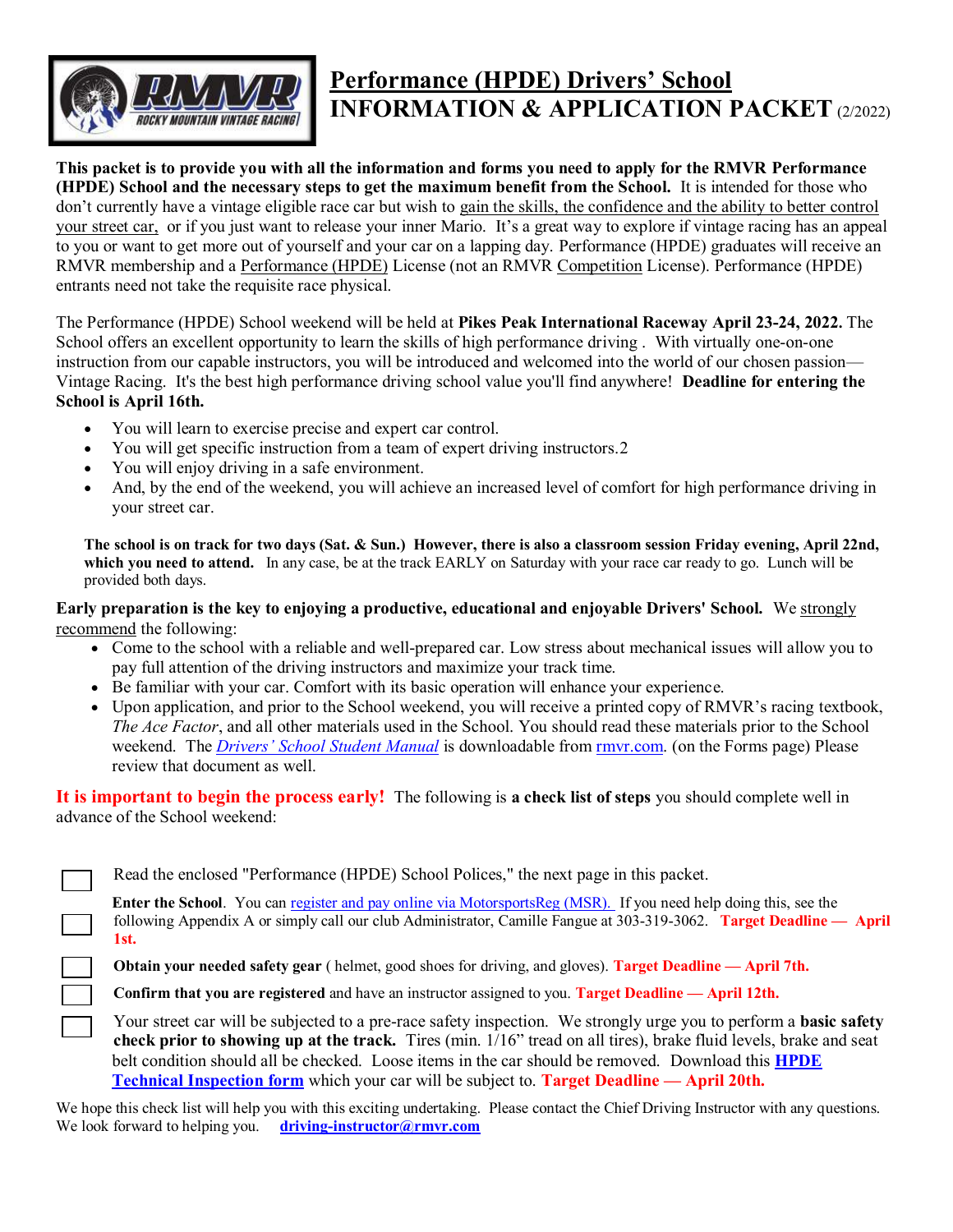# **RMVR Performance (HDPE) School Policies**

#### **Eligible Participants**

- All student participants must have a valid state driver's license.
- Performance (HPDE) School Students must be 16 years or older.
- Students that are under 18 years old must sign, and have both parents or legal guardian sign the RMVR waiver.
- For students under 18 years old, one parent or legal guardian must be at the school with the student.
- All applicants under 18 years old will be reviewed by the Chief Driving Instructor and be allowed to participate at the sole discretion of the CDI.

### **Technical**

Performance (HPDE) School Students will be required to have a formal tech inspection of their vehicles. Any issues of concern will be required to be corrected. Download & print this **[HPDE Technical Inspection](https://rmvr.com/assets/alder_documents/Original-SourceFileDocs/DS/HPDE_Tech_Form.pdf)** [form](https://rmvr.com/assets/alder_documents/Original-SourceFileDocs/DS/HPDE_Tech_Form.pdf) which your car will be subject to: Namely:.

- All vehicles must be in good general operating condition with acceptable tire tread depth and brake lining thickness.
- Vehicles must be free of fluid leaks and all body work and other accessories must be securely attached. Battery must be securely tied down.
- 3 point OEM seatbelts minimum required.
- Driver's safety gear:
	- o A Snell 2005 or newer helmet with a SA or SM rating is required.
	- o Open face helmets are acceptable in closed-top vehicles.
	- o Cotton long sleeve shirts and long pants are required.
	- o Suitable driving gloves are required. They do not have to be Fire Resistant.
	- o All leather upper shoes are required.
- Convertibles MUST have occupant rollover protection installed immediately behind the driver's seat:
	- o Windshield only rollover protection is not sufficient.
	- o Bolt on or retractable hardtop roofs are not sufficient.
	- o T-Top or Targa tops are OK as long as there is a permanent B pillar.
	- o OEM rollover protection is acceptable only if installed immediately behind the driver's seat and must provide protection for both the driver and passenger.
	- o OEM "pop up" rollover protection is acceptable only if installed immediately behind the driver's seat.
	- o Aftermarket "pop up" rollover protection is not acceptable.
	- o Permanent aftermarket rollover protection is acceptable subject to RMVR Tech Inspectors. It must provide protection for both driver and the passenger.
	- o As a general rule, all aftermarket rollover protection must meet or exceed SCCA Solo standards in order to be accepted by RMVR Tech Inspectors.
- Passengers are allowed, subject to restriction at the discretion of RMVR. Passengers must be at least 18 years of age and have the required safety equipment.
- All loose items must be removed from the passenger compartment and trunk.
- Pickup trucks, large SUVs, and Minivans or other vehicles with higher GVW's are not allowed.